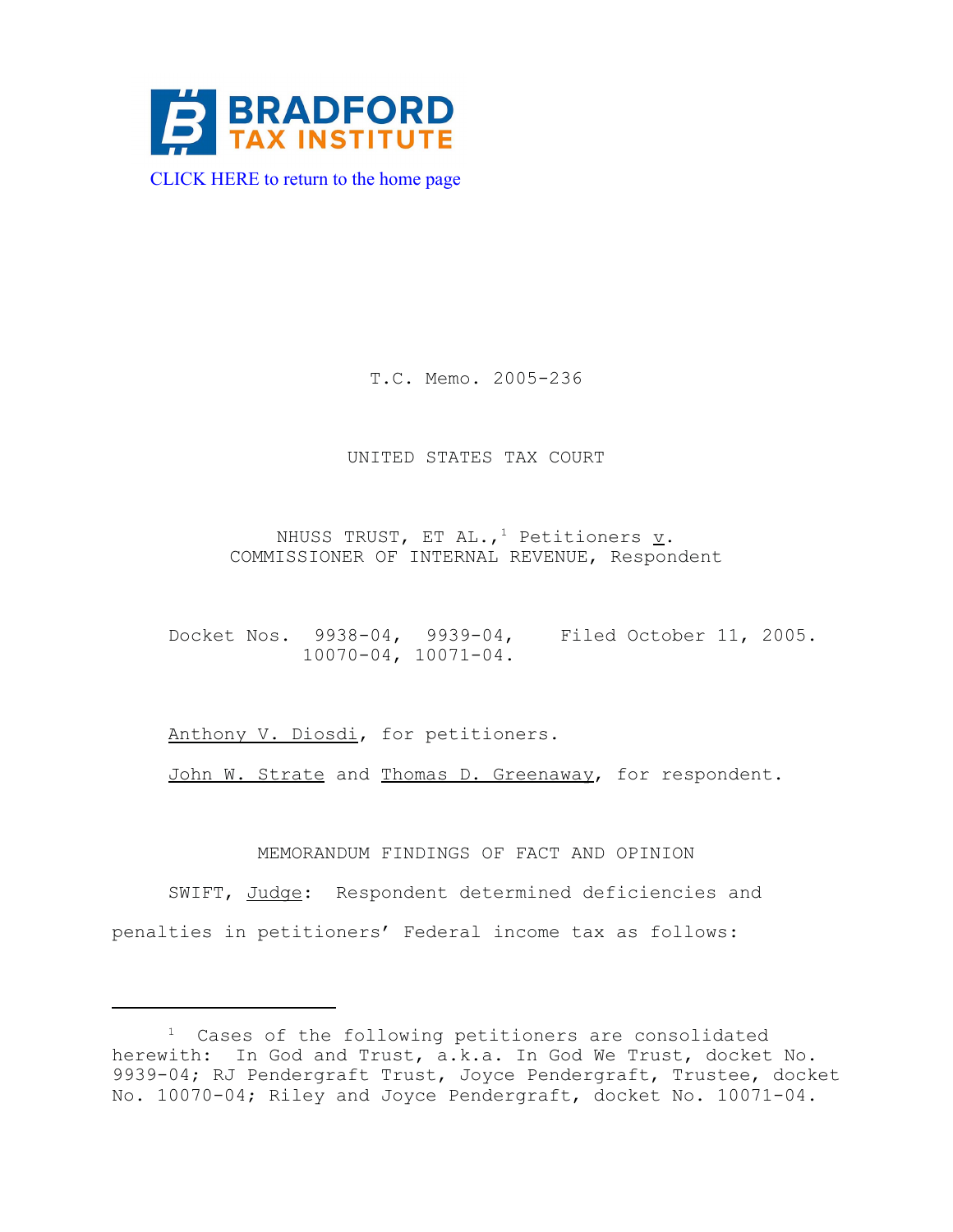| NHUSS Trust:                                                |                                                                           |  |  |
|-------------------------------------------------------------|---------------------------------------------------------------------------|--|--|
|                                                             | Year Deficiency Penalty<br>1999 \$358,038 \$71,608<br>2000 329,456 65,891 |  |  |
| In God and Trust, a.k.a. In God We Trust (In God We Trust): | Year Deficiency Penalty<br>1999 \$58,072 \$11,614<br>2000 66,074 13,215   |  |  |
| RJ Pendergraft Trust, Joyce Pendergraft, Trustee:           | Year Deficiency Penalty<br>1999 \$95,958 \$19,192<br>2000 438,772 87,754  |  |  |
| Riley and Joyce Pendergraft:                                | Year Deficiency Penalty<br>1999 \$416,081 \$83,216<br>2000 445,987 89,197 |  |  |

Unless otherwise indicated, all section references are to the Internal Revenue Code in effect for the years in issue, and all Rule references are to the Tax Court Rules of Practice and Procedure. All references to petitioners are to petitioners Riley and Joyce Pendergraft, and all references to petitioner in the singular are to Riley Pendergraft.

After concessions by all parties (particularly a concession collapsing the income and expenses of the above three trusts for each year into petitioners' income and expenses) and settlements entered into by all parties (particularly settlements relating to various business and personal deductions), the only remaining issues for decision are: (1) The amount of petitioners' gain on the sale of their residence; (2) the fair market value of a van on the date the van was donated to charity; and (3) petitioners' liability for the negligence penalty under section 6662(a) in the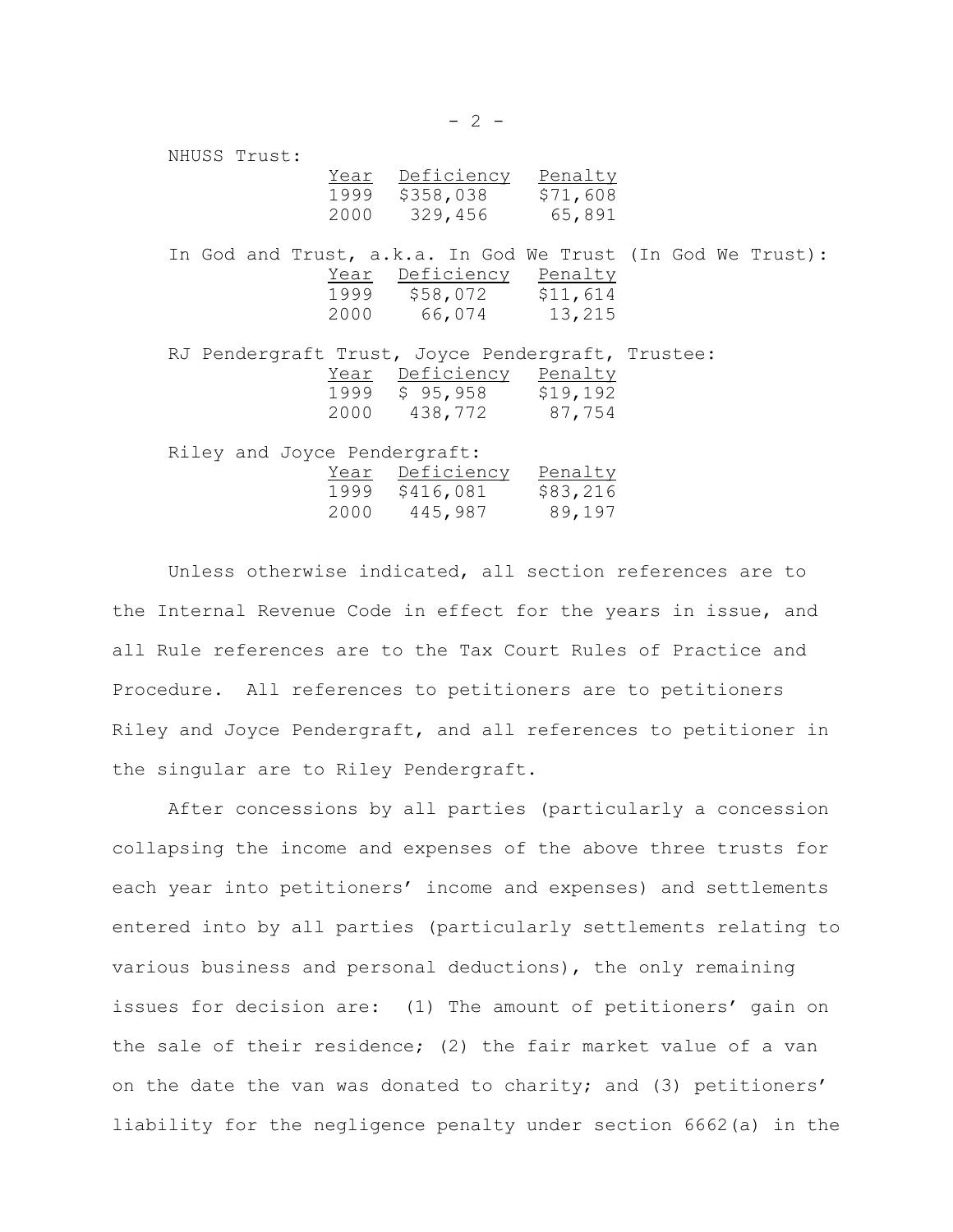$- 3 -$ 

total amounts of \$83,216 and \$89,197 for 1999 and 2000, respectively, with respect to the tax adjustments relating to the three trusts, the gain on the sale of petitioners' residence, and the donation of the van.

### FINDINGS OF FACT

Some of the facts have been stipulated and are so found.

At the time the petition was filed, petitioners resided in Gilroy, California.

## Petitioners' Residence

In 1972, petitioners purchased for \$45,000 a residence located in San Jose, California. In 2000, petitioners sold the residence for \$790,000.

Set forth in the schedule below is a list of various categories of improvements that petitioners claim they made on their residence prior to its sale in 2000, the total improvement costs petitioners claim they incurred in each category, and the improvement costs relating to each category that respondent has allowed.

|                         | Costs       |             |  |
|-------------------------|-------------|-------------|--|
|                         | Petitioners | Respondent  |  |
| Category of Improvement | Claim       | Has Allowed |  |
| Residence               | \$28,000    | \$28,000    |  |
| Swimming pool           | 38,515      | 6,245       |  |
| Second story addition   | 60,000      | 16,665      |  |
| Interior remodeling     | 114,500     | 1,022       |  |
| Exterior                | 43,191      | 3,527       |  |
| Alarm                   | 1,864       | 825         |  |
| Total                   | \$286,070   | \$56,284    |  |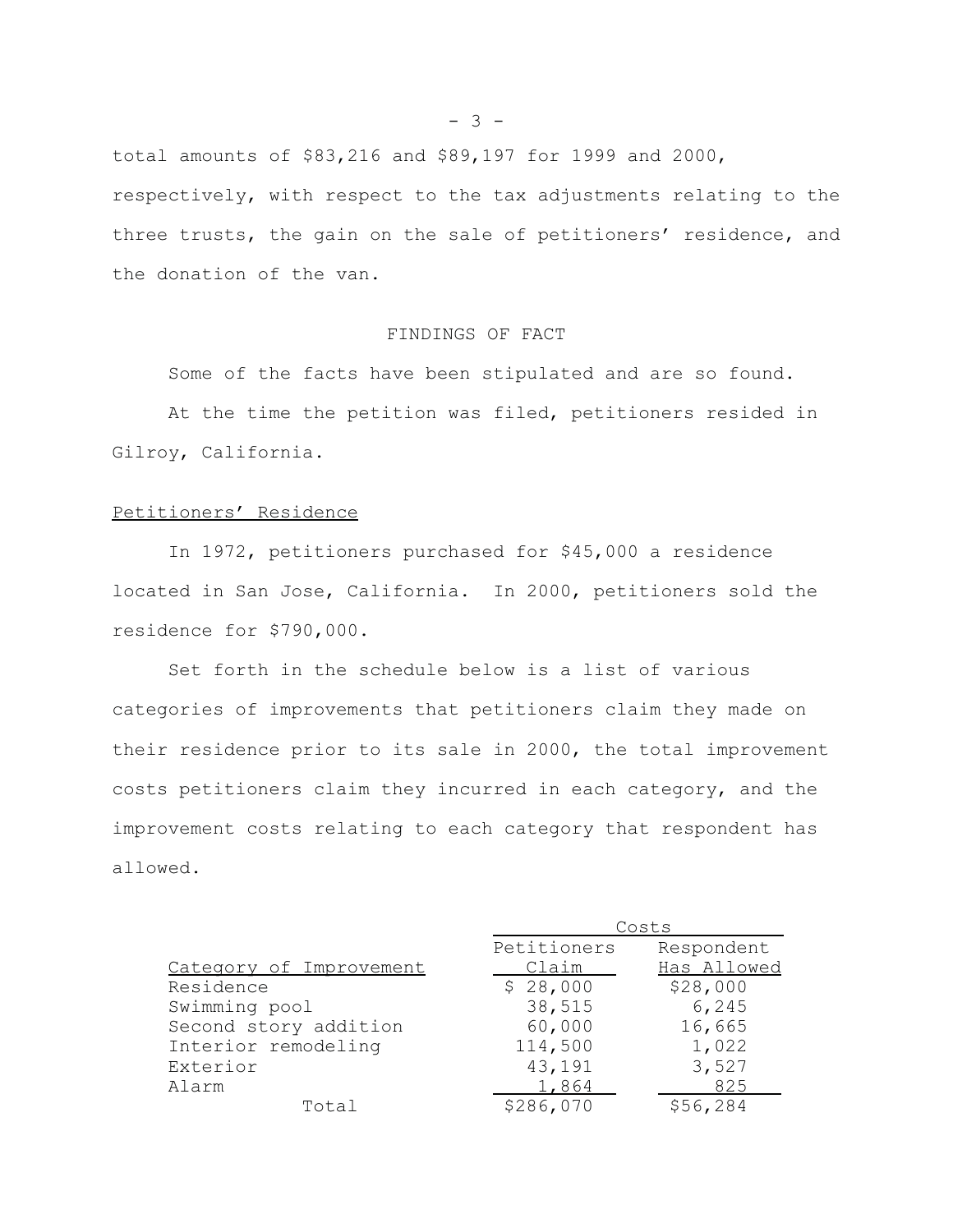The above improvement costs claimed by petitioners are reflected either in various building permits obtained by petitioners (Appendix A), in other contemporaneous records maintained by petitioners (Appendix B), or in petitioners' testimony at trial (Appendix C).<sup>2</sup> The \$56,284 in improvement costs that respondent has allowed are based on the costs that are reflected in the building permits (Appendix A) and on some but not all of the costs reflected in the contemporaneous records (Appendix B). Also, a few additional costs that respondent has allowed are reflected in Appendix D. Respondent has disallowed all of the costs reflected in Appendix C.

Further, in connection with the sale of their residence, petitioners incurred closing costs of \$61,864.

In summary, petitioners and respondent calculate petitioners' cost basis in the residence as follows:

|                | Calculation of          |            |
|----------------|-------------------------|------------|
|                | Cost Basis in Residence |            |
|                | Petitioners             | Respondent |
| Purchase price | \$45,000                | \$45,000   |
| Improvements   | 286,070                 | 56,284     |
| Closing costs  | 61,864                  | 61,864     |
| Total          | \$392,934               | \$162,968  |

 $- 4 -$ 

 $2$  For purposes of the above schedule, where the various sources of evidence in the case reflect different amounts for the same improvement, the schedule reflects the higher amounts.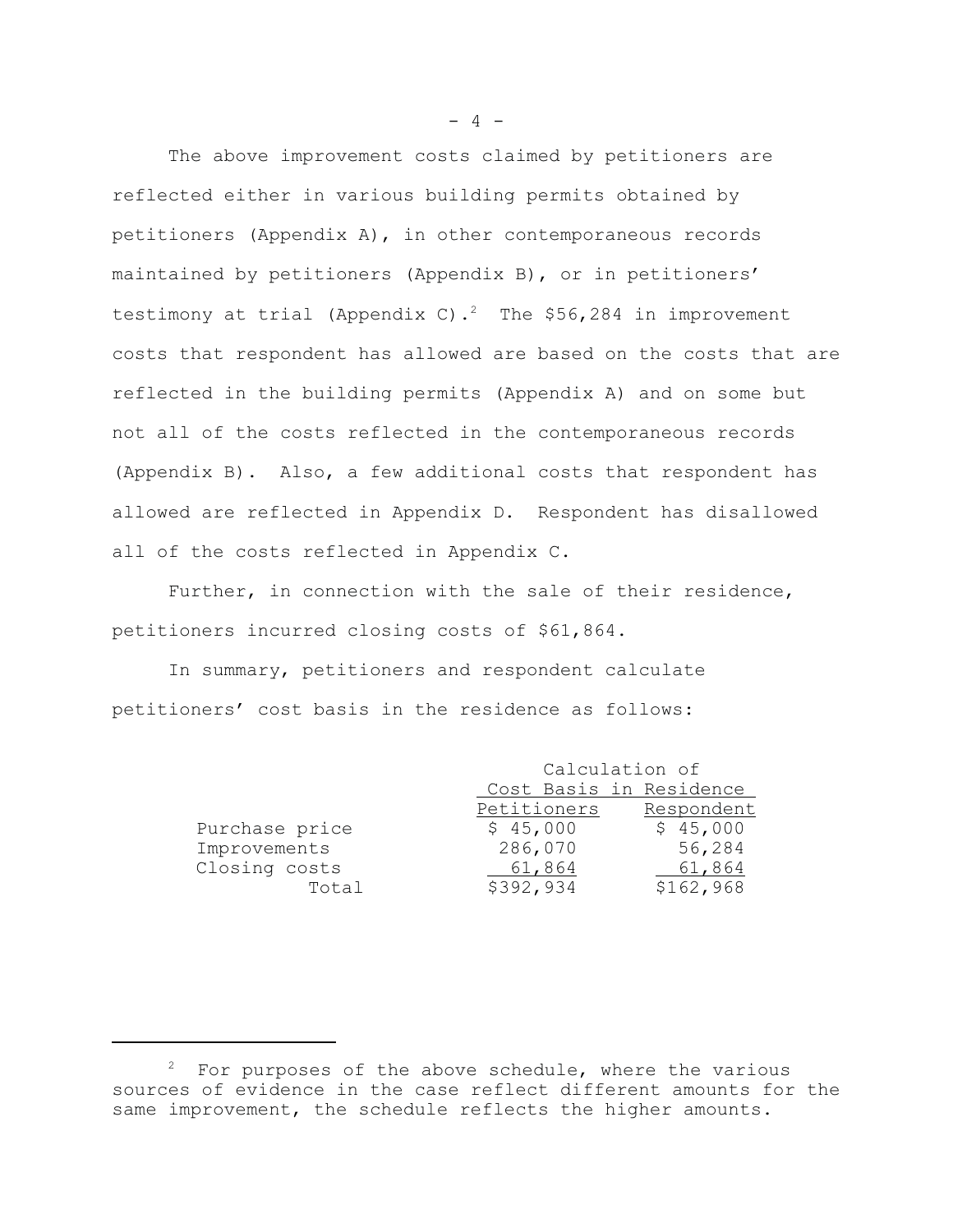#### Donation of Van

In October of 1996, petitioners purchased a 1996 Ford E150 conversion van. On October 30, 2000, petitioners donated the van to the Cancer Fund. At the time of the donation, the van had been used in petitioners' furniture business and had approximately 220,000 miles on it,<sup>3</sup> and the van had, among other things, a cracked windshield and a broken fender.

At the time of the donation, the Kelley Bluebook indicated generally a wholesale value of \$14,750 and a retail value of \$20,425 for a van of the same year, make, and model.

On November 10, 2000, Mr. Monte Sobrero appraised the van at \$19,750.

The record does not reflect who hired Mr. Sobrero, how much Mr. Sobrero was paid, or who paid Mr. Sobrero for his appraisal. The record is also unclear as to whether the van was still in petitioners' possession at the time of its appraisal by Mr. Sobrero.

Mr. Sobrero's stated appraisal qualifications include 40 years as a craftsman in metal finishing and paint restoration, 30 years as a licensed automotive dealer in California, 15 years as owner-operator of an automotive shop, 10 years as owner-manager

 $-5 -$ 

<sup>&</sup>lt;sup>3</sup> Petitioner testified that the van was driven between 55,000 and 60,000 miles a year in petitioners' furniture business. On their 2000 joint Federal income tax return, petitioners indicated that in 2000 petitioners drove the van 72,000 miles.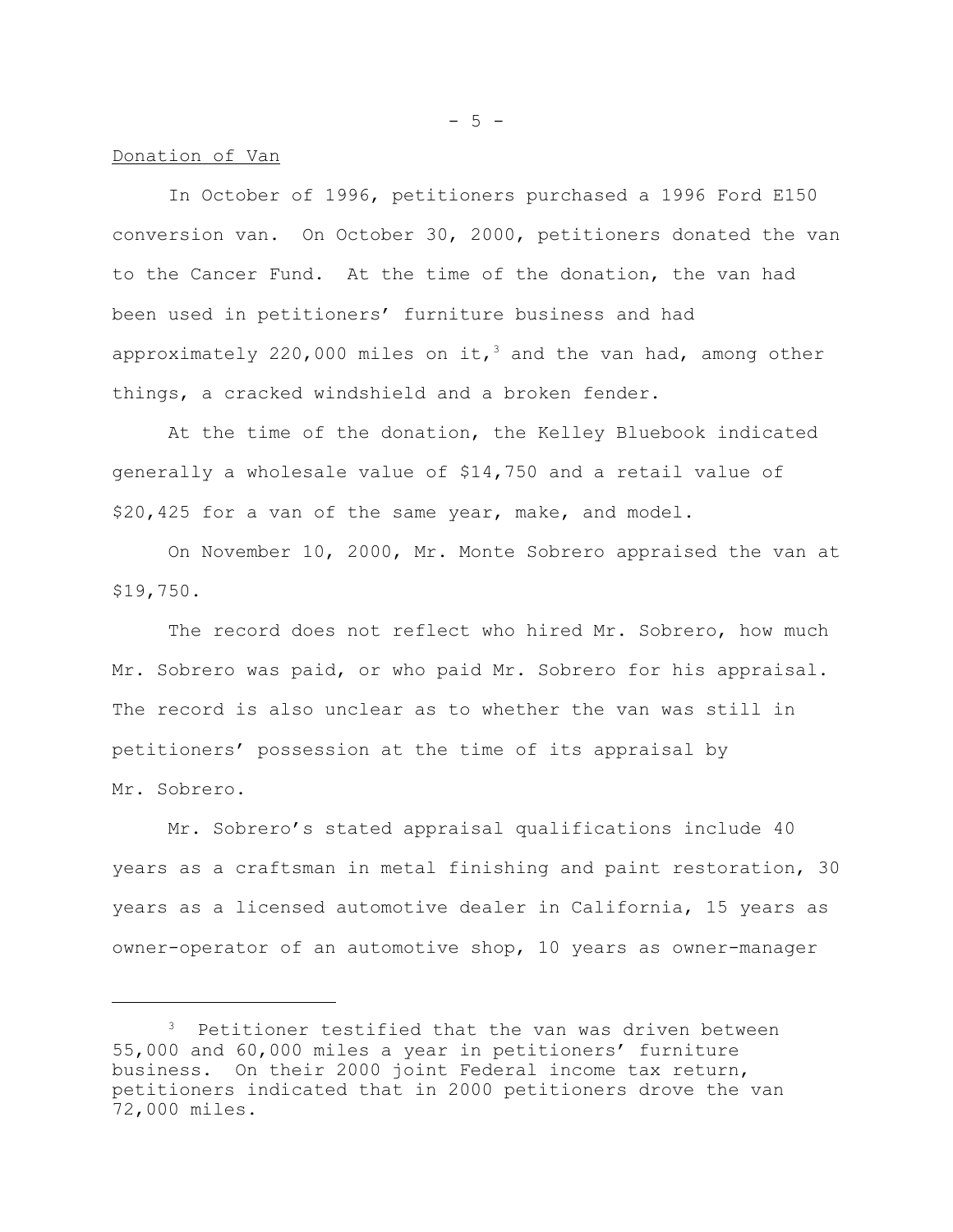of an automotive leasing and rental business, and certification in the International Automotive Appraisers Association.

Mr. Sobrero's appraisal of petitioners' van consisted of a visual inspection. Mr. Sobrero, however, did not take into account in his appraisal the mileage of the van.

On December 16, 2000, 6 weeks after receiving the donated van from petitioners, the van was sold at auction by the Vehicle Donation Processing Center, Inc., for \$6,900.

#### Negligence Penalty and Petitioners' Three Trusts

During 1999 and 2000, petitioners were engaged in the wholesale furniture business in Nevada and northern California. For more than a decade before 1997, petitioners operated their furniture business as a corporation called NHUSS, Inc. In 1997, petitioners dissolved NHUSS, Inc., and began operating their furniture business through a trust called the NHUSS Trust.

In a brochure distributed by National Trust Service (NTS), founded and promoted by one Roy Fritz, NTS claimed that taxpayers could "with [their] custom designed NTS Trust Document \* \* \* regain [their] inalienable rights and freedoms" by attending an NTS workshop where they would learn to create their own trusts that purportedly would protect taxpayers' assets while lowering or eliminating their tax liabilities. Petitioners paid approximately \$10,500 to attend the NTS workshop. Mr. Fritz claimed to be a lawyer and "world authority on complex trusts."

- 6 -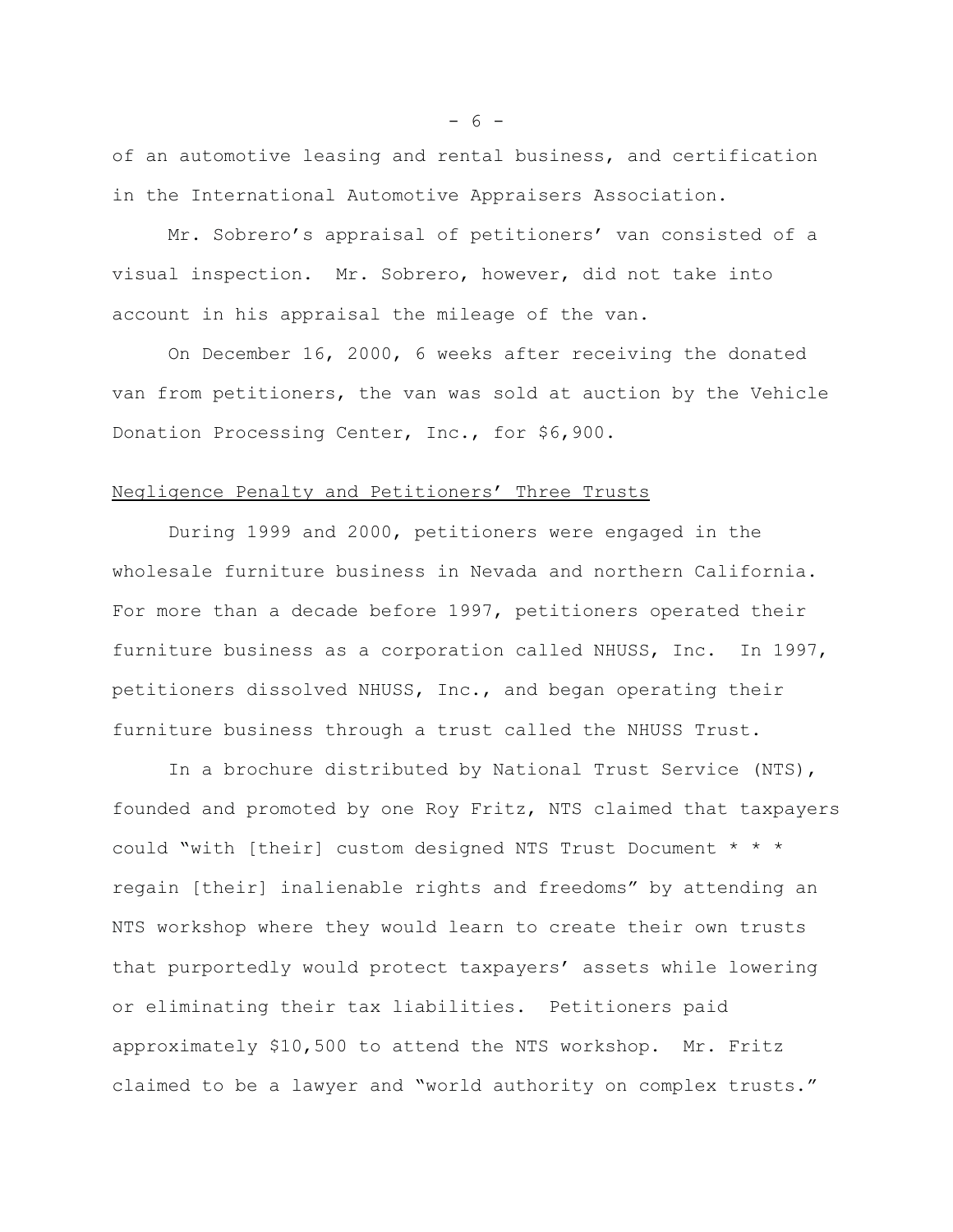Petitioner did not seek a second opinion regarding the legitimacy of NTS or its trust services. Petitioner did not investigate Mr. Fritz's background or attempt to confirm Mr. Fritz's qualifications. Petitioner did not consult his personal accountant about NTS's proposal that he establish trusts as a means to protect assets and reduce tax liabilities. Petitioners did not research NTS.

Instead, in addition to Mr. Fritz, petitioners relied on information provided to them by representatives of NTS and by other purported clients of NTS. Other than NTS's promotional materials, petitioners did not receive any written advice, such as a written opinion from an attorney, regarding the promotional materials received from NTS.

On August 21, 1997, pursuant to information received by petitioners at the NTS seminar, petitioners formed RJ Pendergraft Trust using a trust indenture notarized by an NTS employee. Petitioner was the grantor, and petitioners were named trustees of RJ Pendergraft Trust.

On August 22, 1997, two additional trusts, NHUSS Trust and In God We Trust, were formed using declarations of trust notarized by an NTS employee, which declarations were prepared by NTS. NHUSS, Inc., was grantor, and petitioners were named trustees of NHUSS Trust. NHUSS Trust was grantor, and petitioners were named trustees of In God We Trust.

 $- 7 -$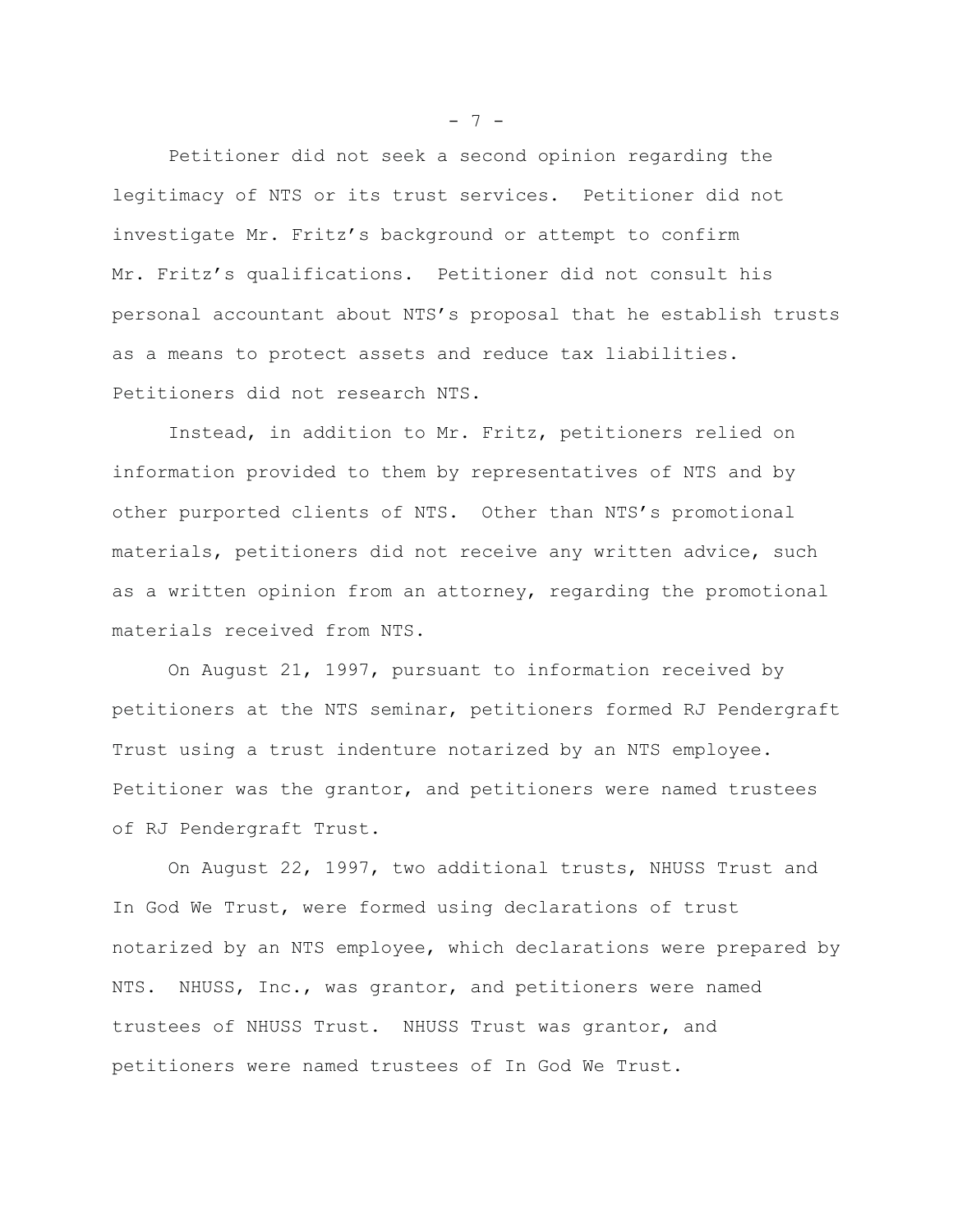Upon the formation of NHUSS Trust, NHUSS, Inc., purportedly contributed all of its assets relating to petitioners' furniture business to NHUSS Trust. It is unclear what, if any, assets were purportedly contributed to RJ Pendergraft Trust and to In God We Trust.

On May 31, 2002, petitioners reported to respondent their status as trustees of the above three trusts on separate Forms 56, Notice Concerning Fiduciary Relationship.

For 1999 and 2000, petitioners' joint individual Federal income tax returns and the three trusts' Federal income tax returns were prepared by Sam Fung (a.k.a. Fong), purportedly a certified public accountant.

In connection with the preparation of their joint Federal income tax returns, petitioners provided to Mr. Fung check registers relating to petitioners' furniture business along with a summary of the various related expenses (e.g., cost of goods sold and transportation).

Petitioners reported on their joint Federal income tax returns for 1999 and 2000 nominal wages as taxable income, which, after petitioners' personal exemptions, was reduced to zero taxable income and resulted in no tax liability being reported on petitioners' joint individual Federal income tax returns for 1999 and 2000.

On trust Federal income tax returns for 1999 and 2000, filed with respondent on behalf of NHUSS Trust, the income of the

- 8 -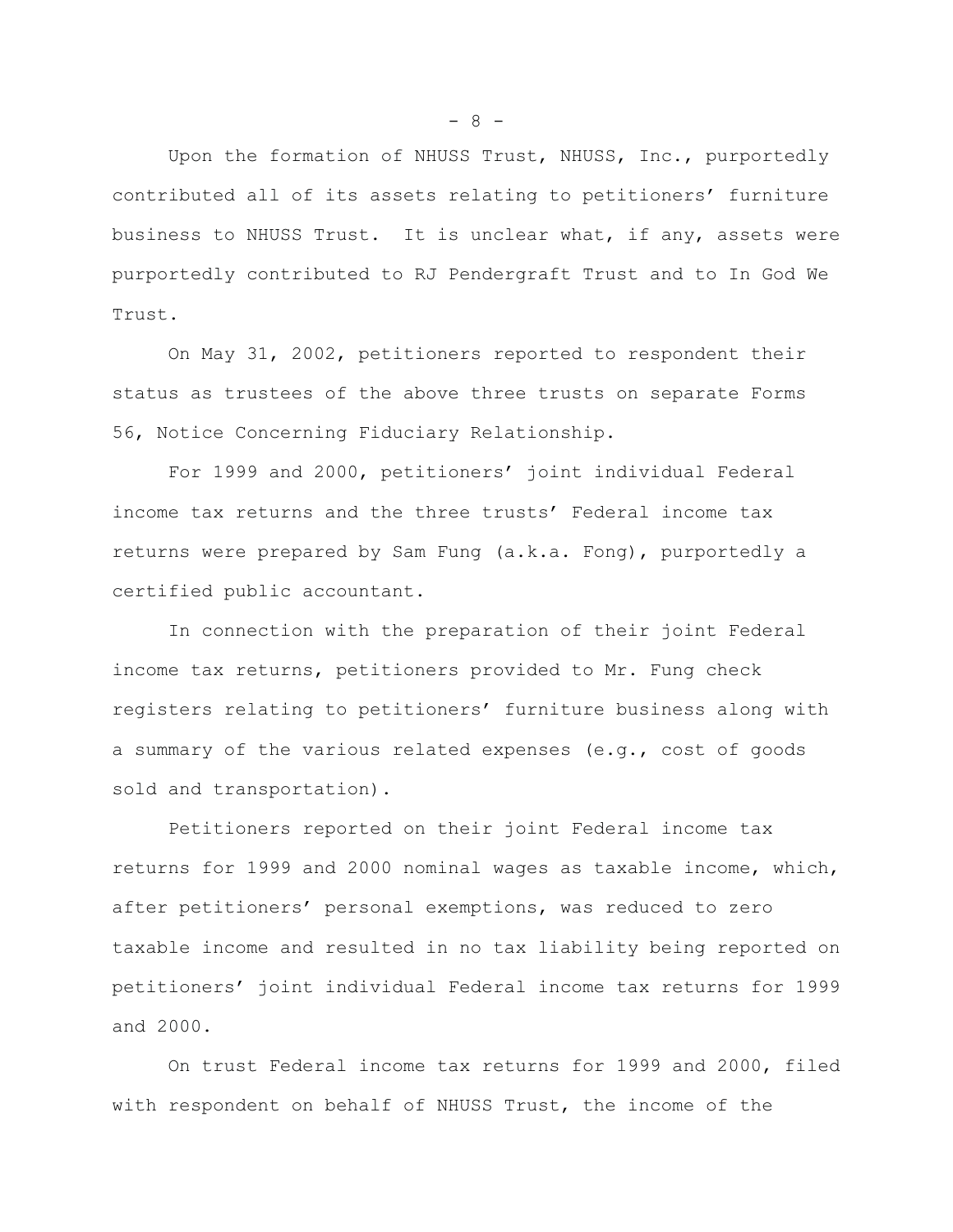furniture business was reported, and improper deductions were claimed for purported distributions to the other two trusts (RJ Pendergraft Trust and In God We Trust) and for alleged business expenses relating to petitioners' furniture business, all of which offset NHUSS Trust's reported income, and resulted in no tax liability being reported on NHUSS Trust's tax returns.

On the 1999 and 2000 trust Federal income tax returns of RJ Pendergraft Trust and In God We Trust, various improper deductions were claimed for business and personal expenses that offset the trusts' reported income and that resulted in no tax liability being reported.

The following schedules summarize the gross income, taxable income (loss), and tax liability reported on the above joint individual and trust Federal income tax returns for 1999 and 2000:

#### 1999

|          |         |                      |           | Reported         |           |
|----------|---------|----------------------|-----------|------------------|-----------|
| Date     | Type of |                      | Gross     | Taxable          | Tax       |
| Filed    | Return  | Taxpayer             | Income    | (Loss)<br>Income | Liability |
| 04/10/00 | Trust   | NHUSS Trust          | \$886,784 | (\$69)           | $-0-$     |
| 04/10/00 | Trust   | In God We Trust      | 149,180   | (62)             | $-0-$     |
| 04/10/00 | Trust   | RJ Pendergraft Trust | 244,850   | (72)             | $-0-$     |
| 04/09/00 | Joint   | Petitioners          | 4,800     | $-()$ -          | $-0-$     |

#### 2000

|          |         |                      |           | Reported         |           |
|----------|---------|----------------------|-----------|------------------|-----------|
| Date     | Type of |                      | Gross     | Taxable          | Tax       |
| Filed    | Return  | Taxpayer             | Income    | (Loss)<br>Income | Liability |
| 04/10/01 | Trust   | NHUSS Trust          | \$805,884 | (S73)            | $-0-$     |
| 04/10/01 | Trust   | In God We Trust      | 169,425   | (55)             | $-()$ -   |
| 04/10/01 | Trust   | RJ Pendergraft Trust | 696,857   | (60)             | $-0-$     |
| 04/09/01 | Joint   | Petitioners          | 4,800     | $-0-$            | $-0-$     |

- 9 -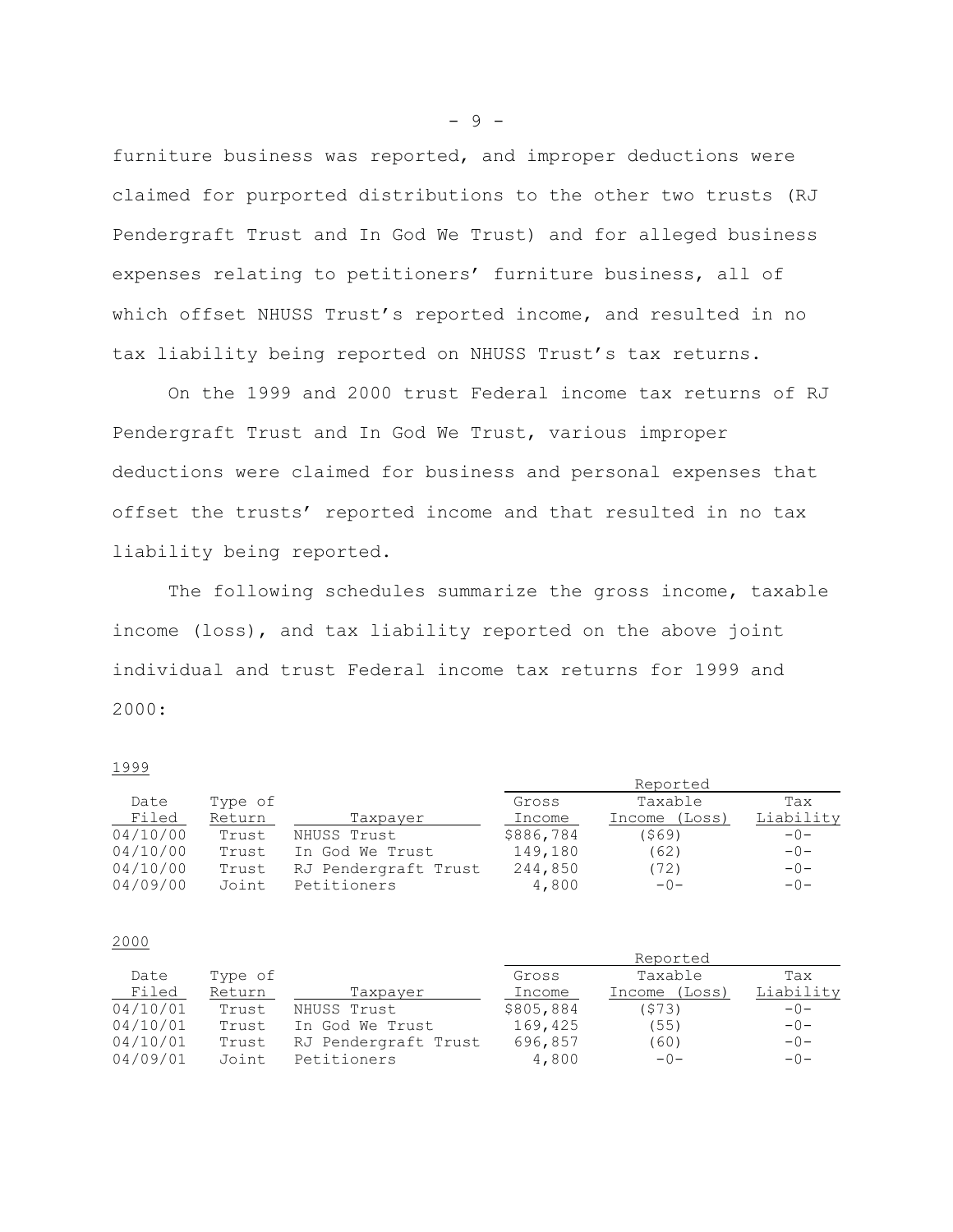On July 23, 2002, respondent's revenue agent mailed a letter to petitioner Joyce Pendergraft with respect to an examination of petitioners' 1999 and 2000 joint individual Federal income tax returns, which letter included a request for certain books, records, and documents relating to petitioners' three trusts and the sale of petitioners' residence.

On October 21, 2002, petitioners entered into a closing agreement with respondent in which agreement petitioners agreed, in principle, that for 1999 and 2000 the NHUSS Trust, the In God We Trust, and the RJ Pendergraft Trust would be disregarded for Federal income tax purposes, that the reported income and expenses of the three trusts would be collapsed into petitioners' income and expenses, and that petitioners were liable for the tax deficiencies for 1999 and 2000 that related to the trusts' income and expenses being charged to petitioners. In the abovereferenced October 21, 2002, closing agreement, the parties did not finalize or specify the specific amounts of the income and expenses of the trusts that would be charged to petitioners, nor did the parties specify the amounts of the deficiencies that would be charged to petitioners.<sup>4</sup>

 $- 10 -$ 

<sup>&</sup>lt;sup>4</sup> We note that, in the closing agreement petitioners entered into with respondent, petitioners appear to have agreed that they would be liable for penalties relating to the collapse of the income and expenses of the three trusts into petitioners' income and expenses. However, in the trial stipulation, the parties stipulate that petitioners' liability for these penalties is still in issue, and the parties have briefed this issue. We (continued...)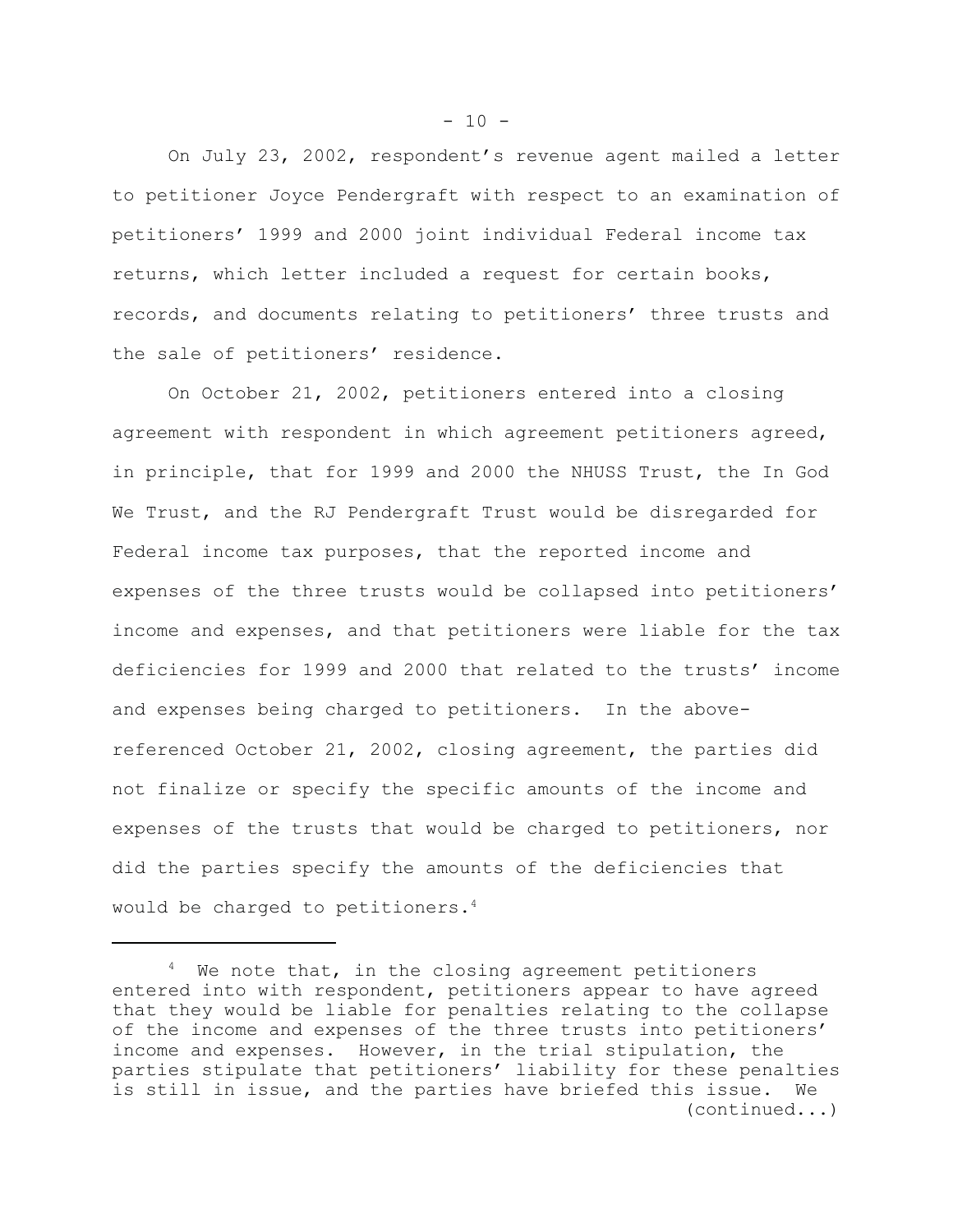In November of 2002, a second request was made by respondent for petitioners' books and records.

During respondent's audit examination, petitioners did not provide to respondent the requested books and records.

On April 2, 2004, respondent mailed to petitioners separate notices of deficiency for 1999 and 2000 with respect to NHUSS Trust, RJ Pendergraft Trust, and In God We Trust. In the notices of deficiency, respondent determined, among other things, that in 1999 and 2000 various claimed deductions (e.g., deductions relating to purported distributions made between the trusts and business expense deductions relating to the furniture business) were not properly substantiated, that in 1999 and 2000 rental income was not reported, and that in 1999 and 2000 various charitable deductions (including the charitable deduction for the donation of the van) claimed by RJ Pendergraft Trust were not properly substantiated.

Also on April 2, 2004, respondent mailed to petitioners a notice of deficiency for 1999 and 2000 relating to petitioners' joint individual Federal income tax liabilities. Respondent determined, among other things, that for 1999 and 2000 the trusts' income and expenses were to be collapsed into petitioners' income and expenses and that for 2000 petitioners

 $- 11 -$ 

 $4$  (...continued) treat petitioners' liability for the negligence penalty with respect to the tax adjustments relating to the three trusts as still in issue.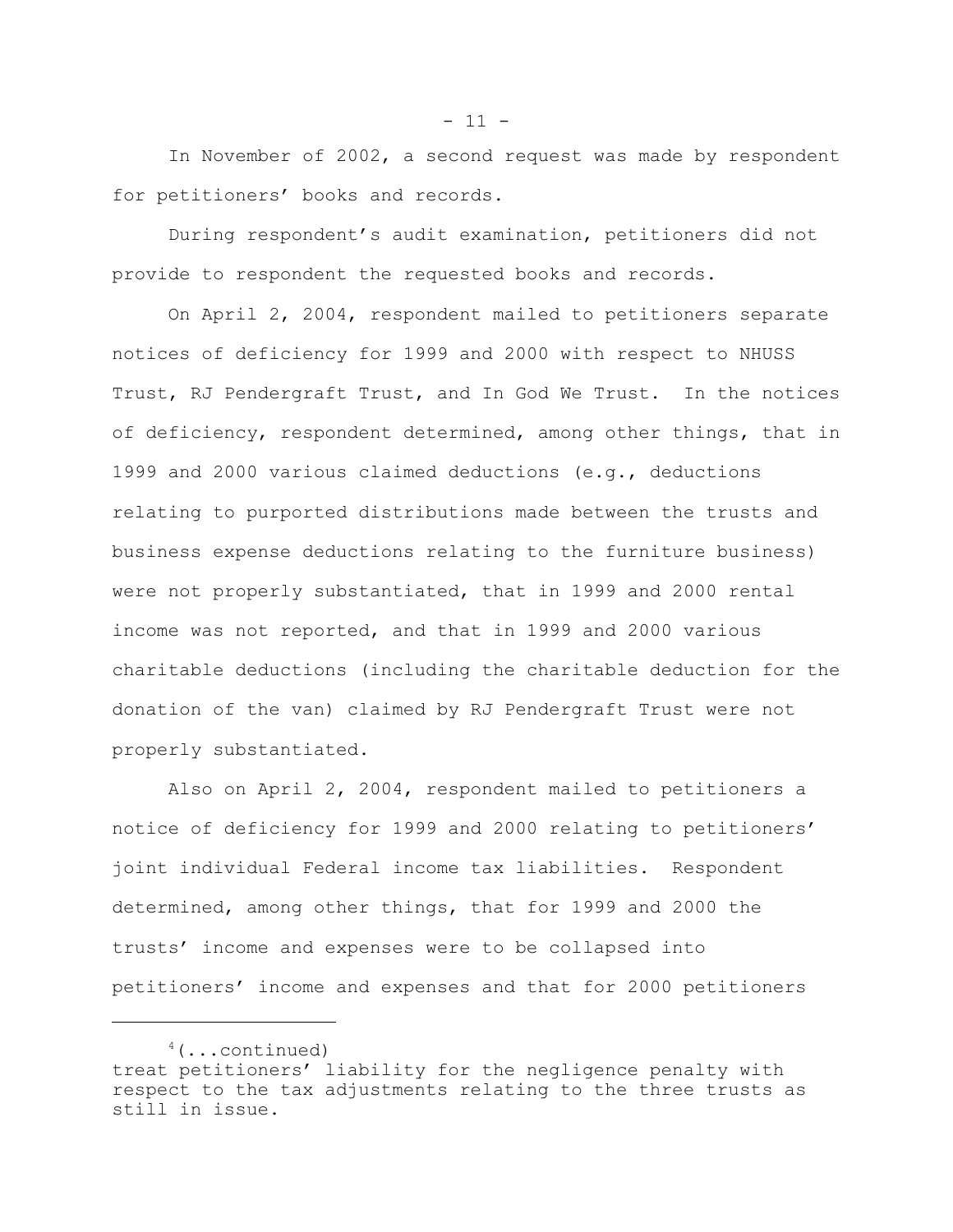realized \$230,460 in taxable capital gain on the sale of their residence.5

During the trial of these consolidated cases involving both petitioners and the trusts, the parties stipulated the specific amounts that were to be collapsed from the trusts' reported income and expenses into petitioners' income and expenses as follows:

1999

| Trust Income and Expenses to Be   |            |
|-----------------------------------|------------|
| Charged to Petitioners            | Amount     |
| NHUSS Trust income                | \$881,779  |
| In God We Trust income adjustment | (149, 180) |
| Rental income                     | 19,200     |
| Cost of goods sold                | (230, 005) |
| Commission expense                | (20, 189)  |
| Car and truck expense             | (10, 000)  |
| Meals and entertainment expense   | (4, 082)   |
| Travel expense                    | (837)      |
| Home office expense               | (417)      |

<sup>&</sup>lt;sup>5</sup> In the notice of deficiency respondent's calculation of petitioners' gain on the sale of their residence was based on a cost of \$45,000 and, due to the failure of petitioners to provide their books and records, improvements of only \$14,540 for a total cost basis of \$59,540. The sale price of \$790,000, less the \$59,540 cost basis, less the \$500,000 exemption, equals the \$230,460 in capital gain computed by respondent in the notice of deficiency. Once petitioners, prior to the scheduled trial, herein, provided their books and records to respondent, respondent agreed to an increase in petitioners' cost basis in the residence from \$59,540 to \$162,968.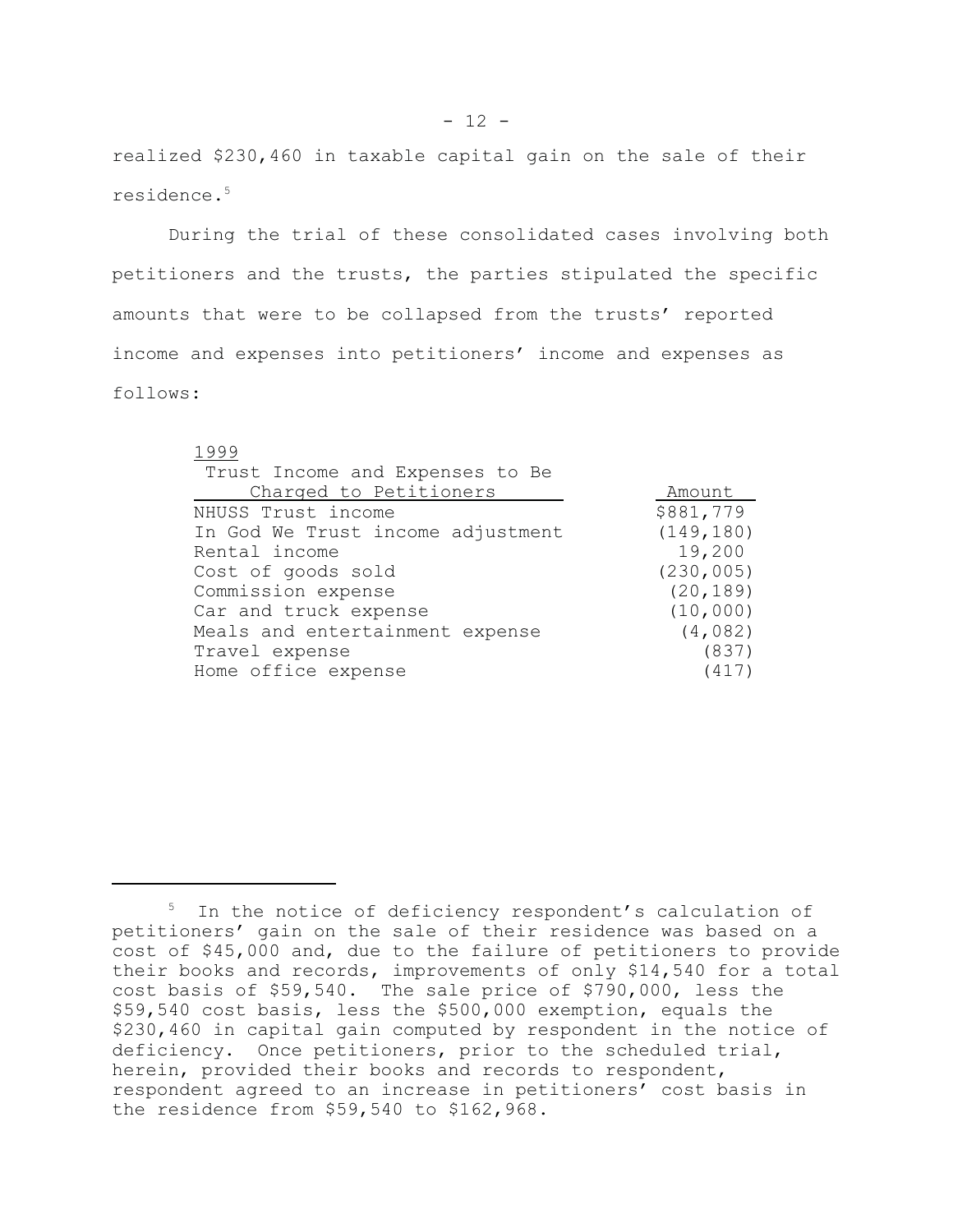| 2000                              |               |
|-----------------------------------|---------------|
| Trust Income and Expenses to Be   |               |
| Charged to Petitioners            | Amount        |
| NHUSS Trust income                | \$786,223     |
| In God We Trust income adjustment | (169, 425)    |
| Ordinary recapture income         | 29,770        |
| Rental income                     | 19,200        |
| Cost of goods sold                | (265, 153)    |
| Gross income adjustment           | (70, 000)     |
| Commission expense                | (27, 334)     |
| Car and trust expense             | $(18, 374)$ * |
| Home office expense               | (7, 866)      |
| Meals and entertainment expense   | (2, 766)      |
| Travel expense                    | (1, 035)      |
| Charitable deduction              | (336)         |

\* At trial, respondent stated that the parties agreed that petitioners' car and truck expenses in 2000 were \$15,691. The parties, however, stipulated in writing that the car and truck expenses were \$18,374, and we use the stipulated amount.

The parties' stipulation does not separately identify any income and expenses of RJ Pendergraft Trust that are to be charged to petitioners. We understand, however, that the income and expenses of RJ Pendergraft Trust were appropriately collapsed into petitioners' income and expenses and are reflected in the above figures.

#### OPINION

#### Burden of Proof

Generally, under section 7491(a), the burden of proof relating to factual issues relevant to an individual's tax liability may shift from the taxpayer to respondent where the taxpayer: (1) Has credible evidence to substantiate the item in question; (2) has maintained appropriate records relating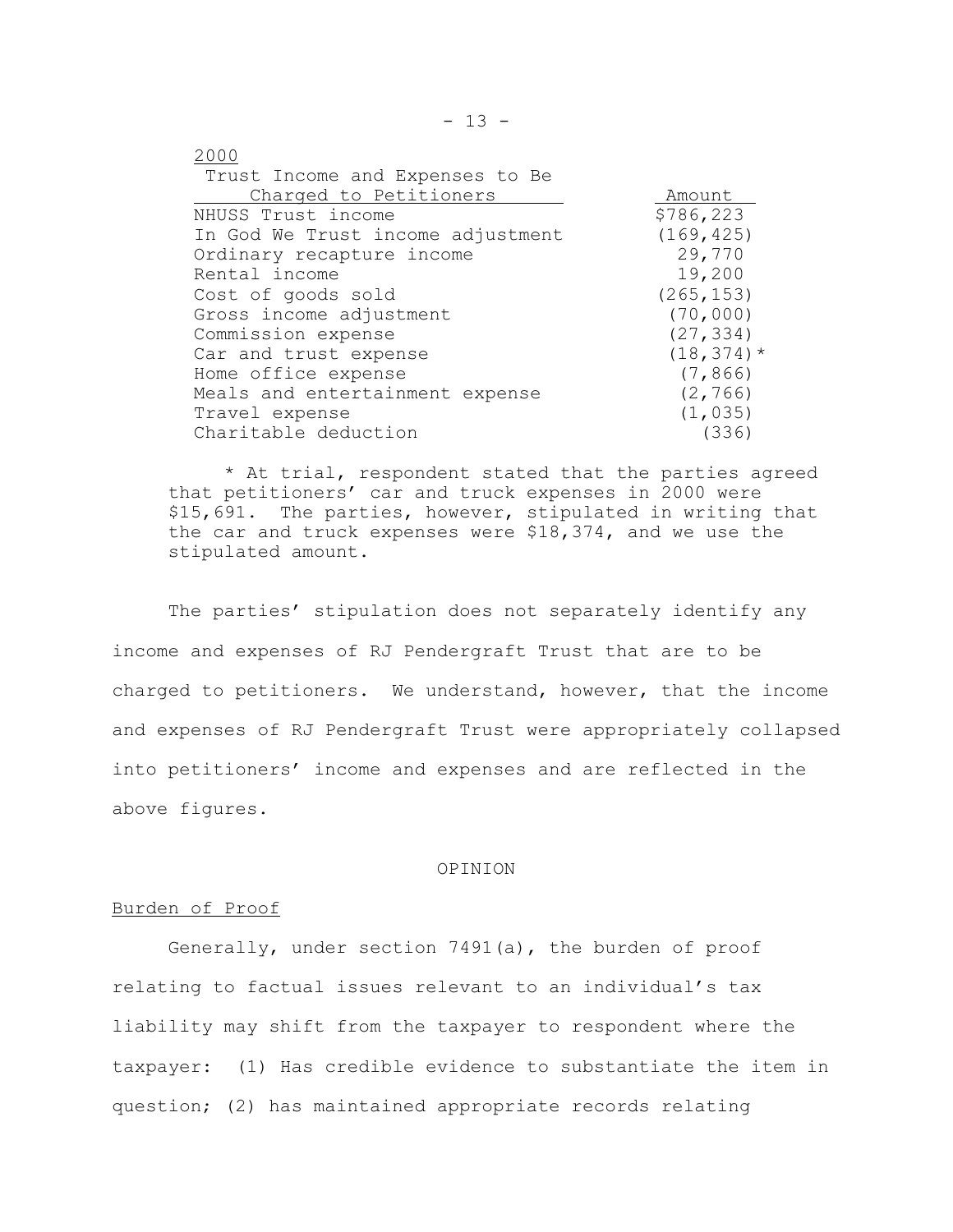thereto; and (3) has cooperated with reasonable requests by respondent for information relating to the item in question. Sec. 7491(a)(1) and (2); Rule 142(a).

Petitioners' failure to cooperate with respondent during the audit of the tax years at issue precludes a shift in the burden of proof from petitioners to respondent with respect to the factual issues before us. Sec. 7491(a)(2)(B). Further, during respondent's audit, petitioners failed to provide books and records relating to the cost basis in their residence, and petitioners failed to produce credible evidence with regard to the value of the van. See infra. Generally, for purposes of section  $7491(a)(2)(B)$ , later cooperation by taxpayers will not act to cure prior noncooperation at examination or Appeals. H. Conf. Rept. 105-599, at 239 (1998), 1998-3 C.B. 747, 993-994.

The burden of proof with respect to the amount of gain petitioners realized on the sale of their residence and the amount of petitioners' charitable deduction relating to the van is not shifted to respondent and remains on petitioners.

#### Gain on Sale of Petitioners' Residence

For 2000, under sections 61 and 1001, gain on the sale or disposition of a personal residence is included in gross income, subject to an exclusion, for married taxpayers filing joint tax returns, of up to \$500,000. Sec. 121(a) and (b)(2).

 $- 14 -$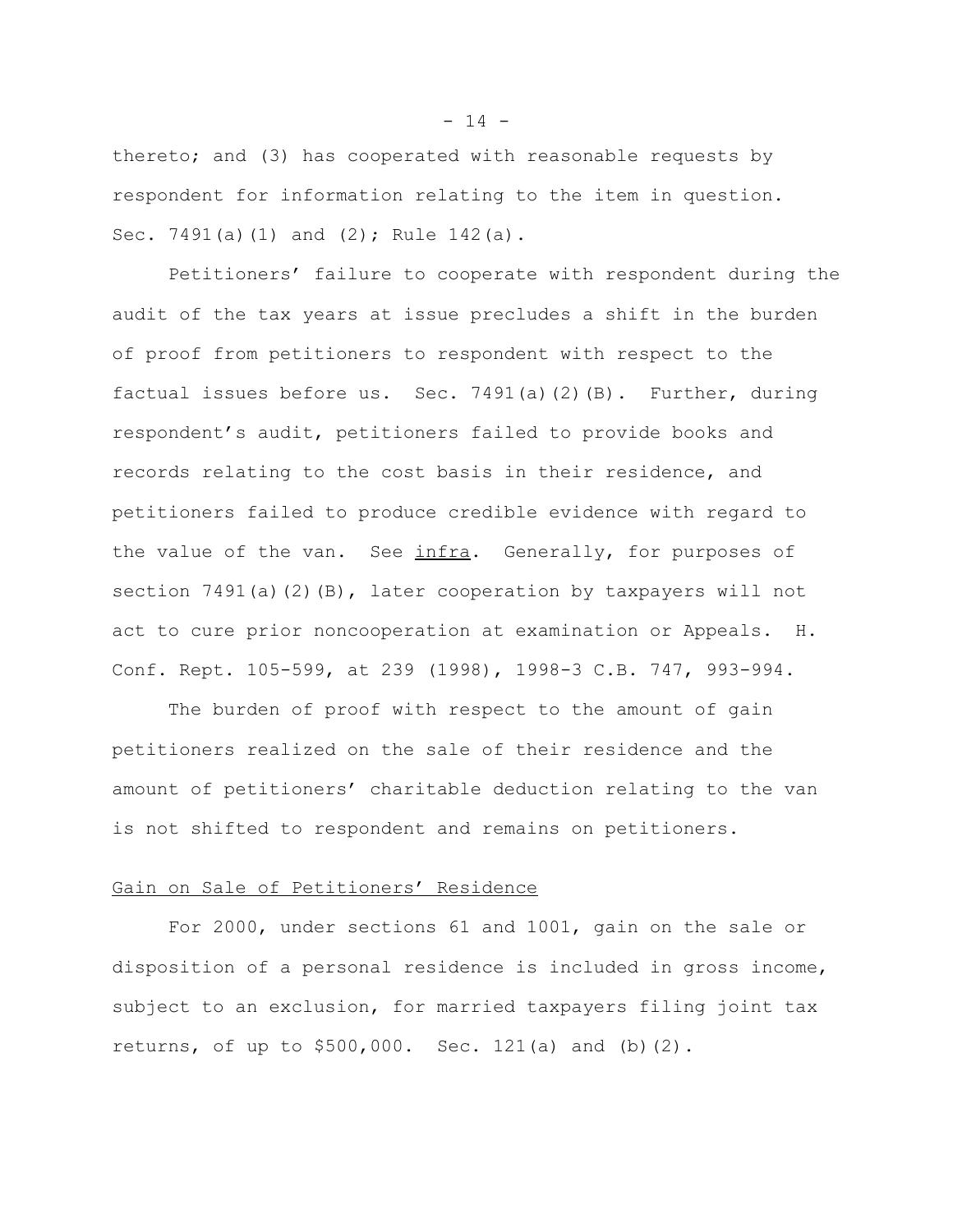The basis of property is determined by its cost. Sec. 1012; Gandy v. Commissioner, T.C. Memo. 1997-532, affd. 199 F.3d 440 (5th Cir. 1999).

Respondent contends that petitioners have failed to substantiate a cost basis in their residence above the \$163,148 determined by respondent at trial and that petitioners therefore in 2000 realized \$126,852 in capital gain on the sale.<sup>6</sup>

With one exception noted below, we regard all of the costs petitioners claim in excess of the \$163,148 allowed by respondent as not sufficiently substantiated. We do allow petitioners an increase of \$24,945 in their cost basis to reflect additional swimming pool improvement costs that are reflected in petitioners' contemporaneous records (Appendix B). Respondent himself has allowed all of the other costs reflected in Appendix B, and evidence relating to the swimming pool is as credible as the evidence relating to the other items allowed by respondent. We believe petitioners' contemporaneous records (Appendix B) substantiate a \$24,945 increase in the cost basis of the swimming pool to a total swimming pool cost of \$31,190.

The following schedule reflects our findings with regard to petitioners' cost basis in the residence at the time of its sale in 2000:

 $6$  The sale price of \$790,000, less the \$163,148 cost basis respondent allows, less the \$500,000 exemption, equals \$126,852 in capital gain.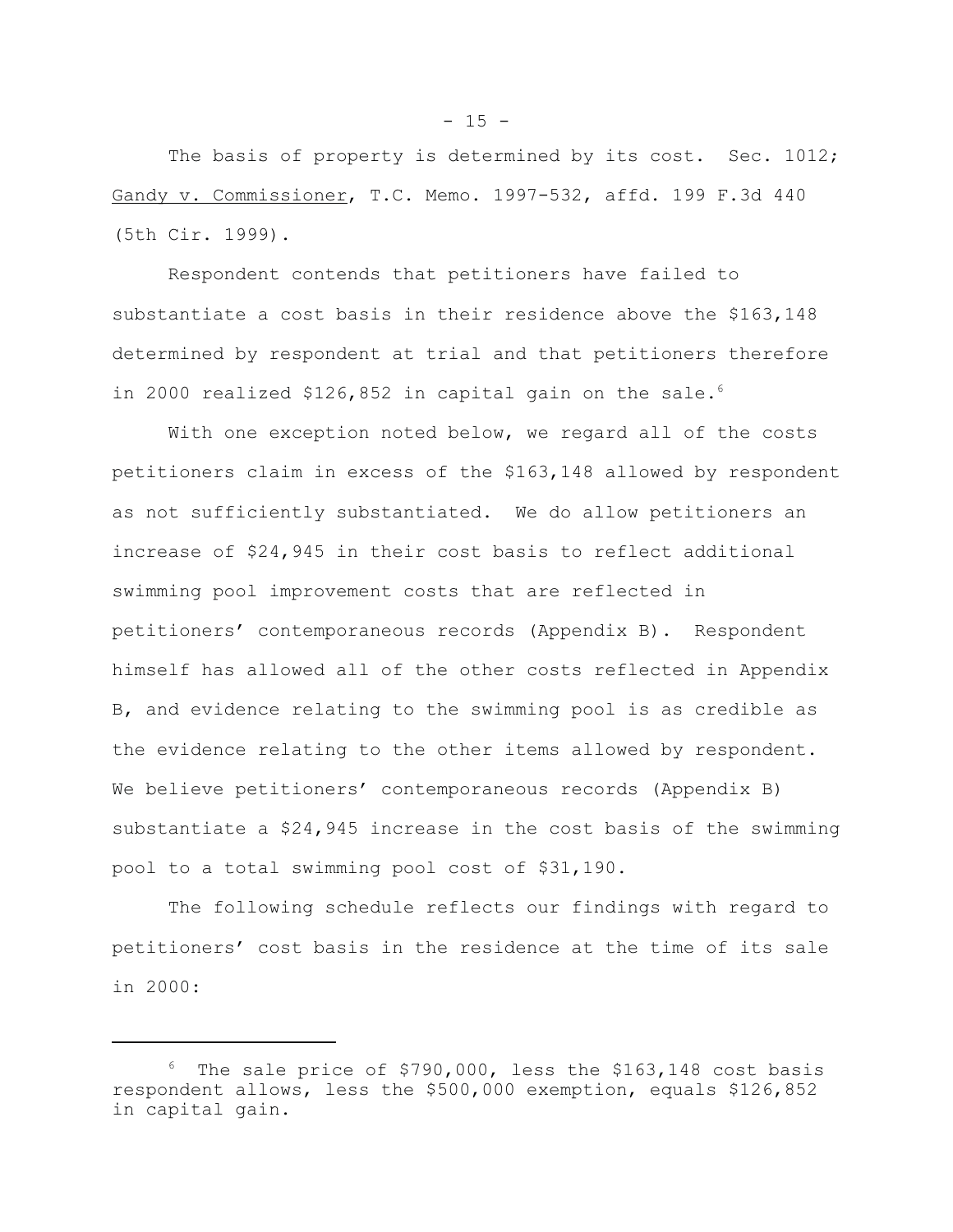| Residence Cost Basis  | Amount    |
|-----------------------|-----------|
| Purchase price        | \$45,000  |
| Improvements          |           |
| Residence             | 28,000    |
| Swimming pool         | 31,190    |
| Second story addition | 16,665    |
| Interior remodeling   | 1,022     |
| Exterior              | 3,527     |
| Alarm                 | 825       |
| Closing costs         | 61,864    |
| Total                 | \$188,903 |

We calculate petitioners' taxable gain on the sale of the residence in 2000 to be \$101,907 (\$790,000 sale price, less \$188,903 cost basis, less \$500,000 exemption, equals \$101,907 capital gain).

### Charitable Deduction for Value of Van

Generally, under section 170(a)(1), a deduction is allowed for charitable contributions made within the year. See sec. 1.170A-1, Income Tax Regs. The regulations state that the amount to be allowed for a charitable contribution of property other than money is to be the "fair market value of the property at the time of the contribution". Sec. 1.170A-1(c)(1), Income Tax Regs.

Generally, the best evidence of fair market value is an actual sale of the property in an arm's-length transaction within a reasonable time before or after the valuation date. Berry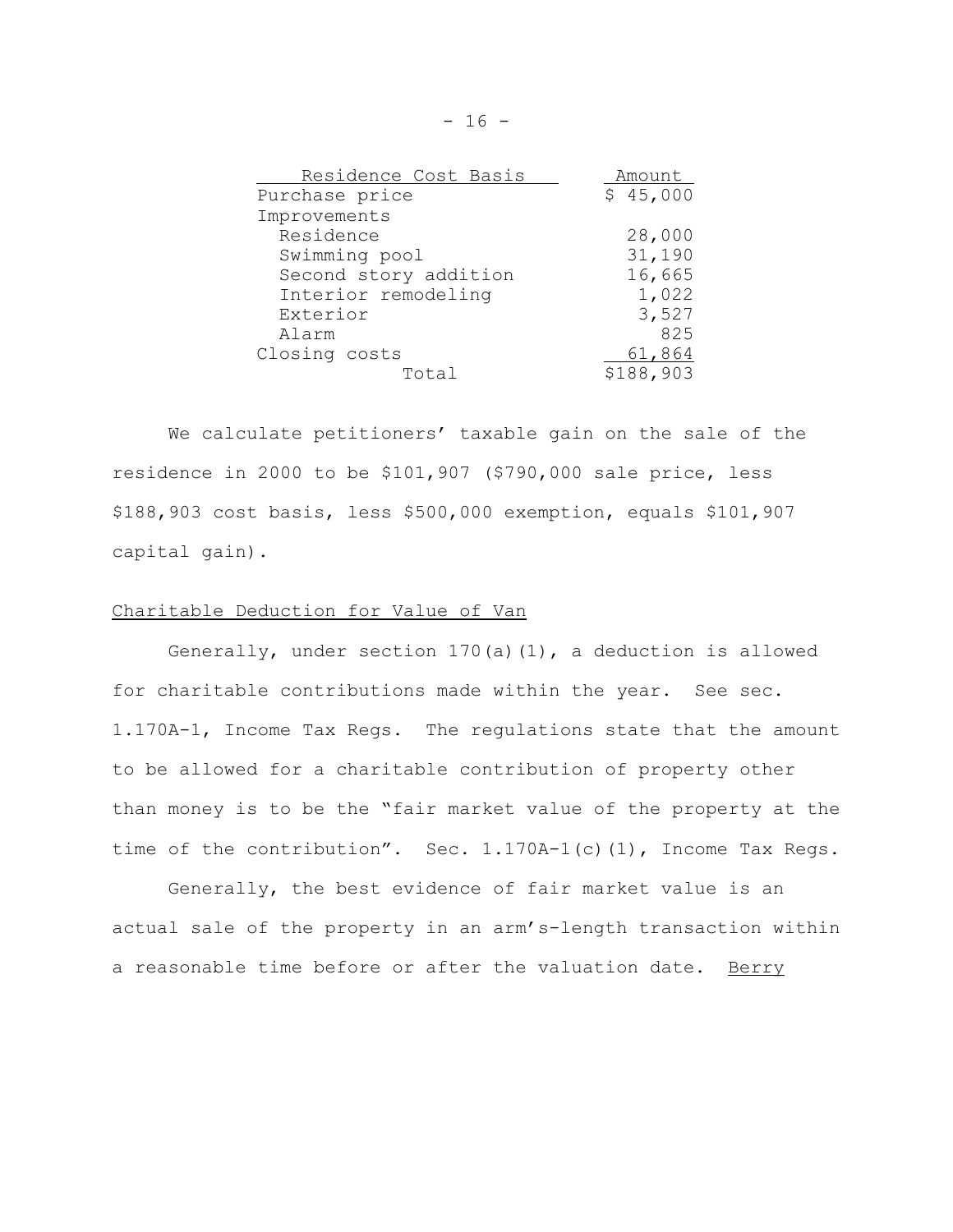Petroleum Co. v. Commissioner, 104 T.C. 584, 637 (1995), affd. 142 F.3d 442 (9th Cir. 1998).7

Six weeks after petitioners donated the van, petitioners' van was sold for an amount almost \$13,000 less than Mr. Sobrero's appraisal. In his appraisal, Mr. Sobrero failed to account for the mileage of the van, which mileage, based on petitioner's testimony, would have been approximately 220,000 miles.

On the evidence before us, we conclude that the fair market value of petitioners' van on the date of its donation, for purposes of the claimed charitable contribution deduction, was its \$6,900 sale price in December of 2000.

### Section 6662(a) Negligence Penalty

Under section 6662(a), a penalty is imposed on "any portion of an underpayment of tax required to be shown on a return" that is attributable to negligence or to disregard of the rules or regulations. Sec. 6662(b)(1). Respondent has asserted the negligence penalty against petitioners with respect to the adjustments collapsing the reported income and expenses of the three trusts into petitioners' income and expenses, the gain on the sale of petitioners' residence, and the donation of the van.

<sup>&</sup>lt;sup>7</sup> We note that the American Jobs Creation Act of 2004, Pub. L. 108-357, sec. 884, 118 Stat. 1632, effective for years beginning after 2004, added a provision in sec. 170 generally limiting a taxpayer's charitable deduction relating to a donation of a vehicle to the actual sales price of the vehicle when sold by the donee organization. Sec.  $170(f)(12)(A)(ii)$ .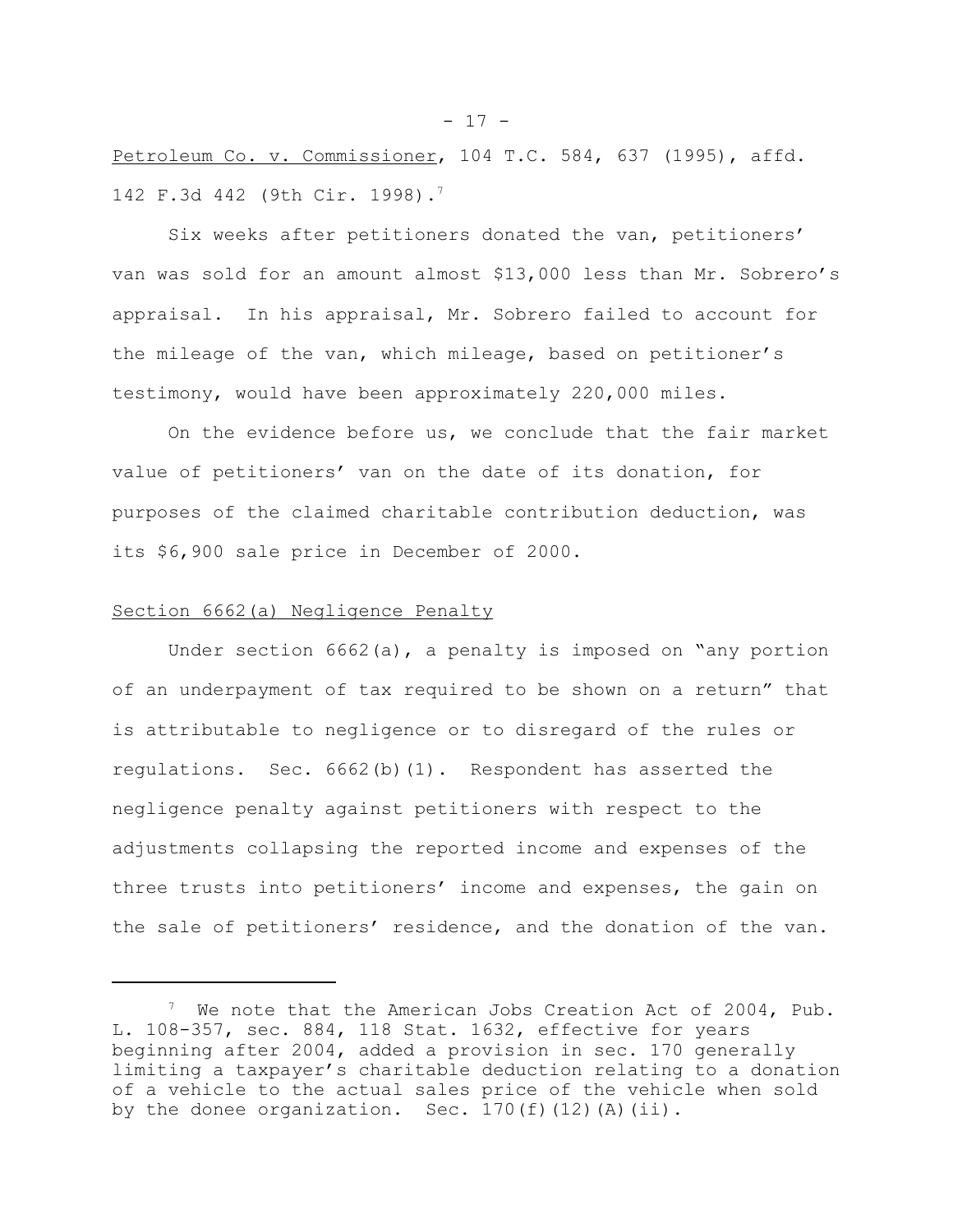For purposes of section 6662, negligence "includes any failure to make a reasonable attempt to comply with the provisions of this title," and disregard "includes any careless, reckless, or intentional disregard." Sec. 6662(c); Drum v. Commissioner, T.C. Memo. 1994-433, affd. without published opinion 61 F.3d 910 (9th Cir. 1995).

Under section 7491(c), respondent bears the burden of production with respect to the section 6662(a) penalty. See also Rule 142(a). If, however, respondent satisfies his burden of production, the taxpayer continues to have the burden of proof with respect to imposition of this penalty. Rule  $142(a)$ ; Higbee v. Commissioner, 116 T.C. 438 (2001).

Respondent has satisfied his burden of production under section 7491(c) because petitioners have conceded that they are liable for increased tax liabilities relating to the collapse of the trusts and because we have found that petitioners understated the amount of gain they realized on the sale of their residence and overstated the amount of their charitable deduction with respect to the van.

Petitioners unreasonably relied on NTS and Mr. Fritz in establishing the three trusts, on unsubstantiated costs with regard to the gain on the sale of the residence, and on an appraisal that was not credible with regard to the value of the van.

 $- 18 -$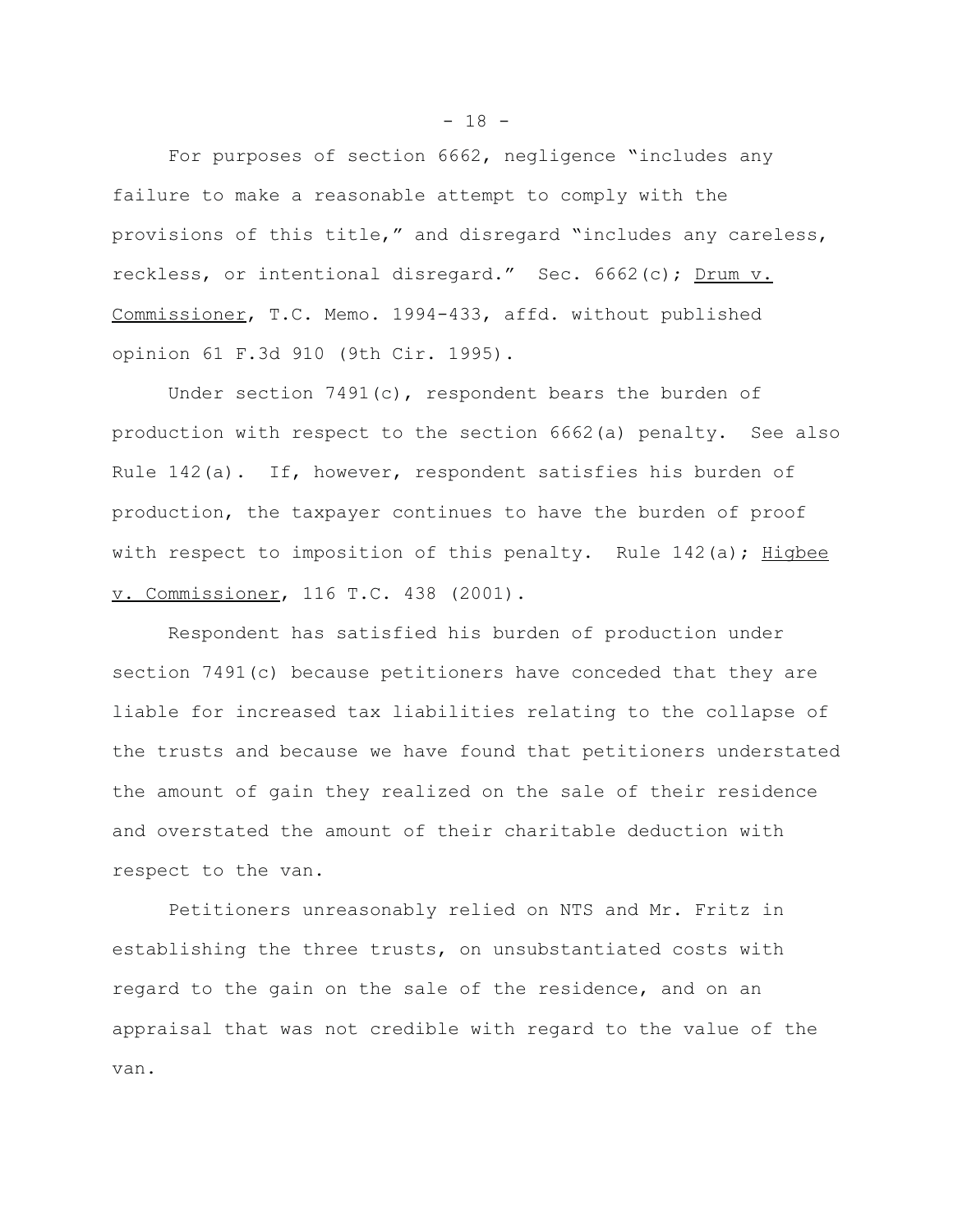Under the circumstances, we find that petitioners' underpayments of Federal income taxes for 1999 and 2000 were due to negligence and that petitioners are liable for the section 6662(a) negligence penalty for 1999 and 2000 with respect to the adjustments relating to the three trusts, to the gain on the sale of petitioners' residence, and to the donation of the van.

We have considered all arguments made herein, and, to the extent not addressed, we conclude that they are without merit or are irrelevant.

To reflect the foregoing,

## Decisions will be entered

under Rule 155.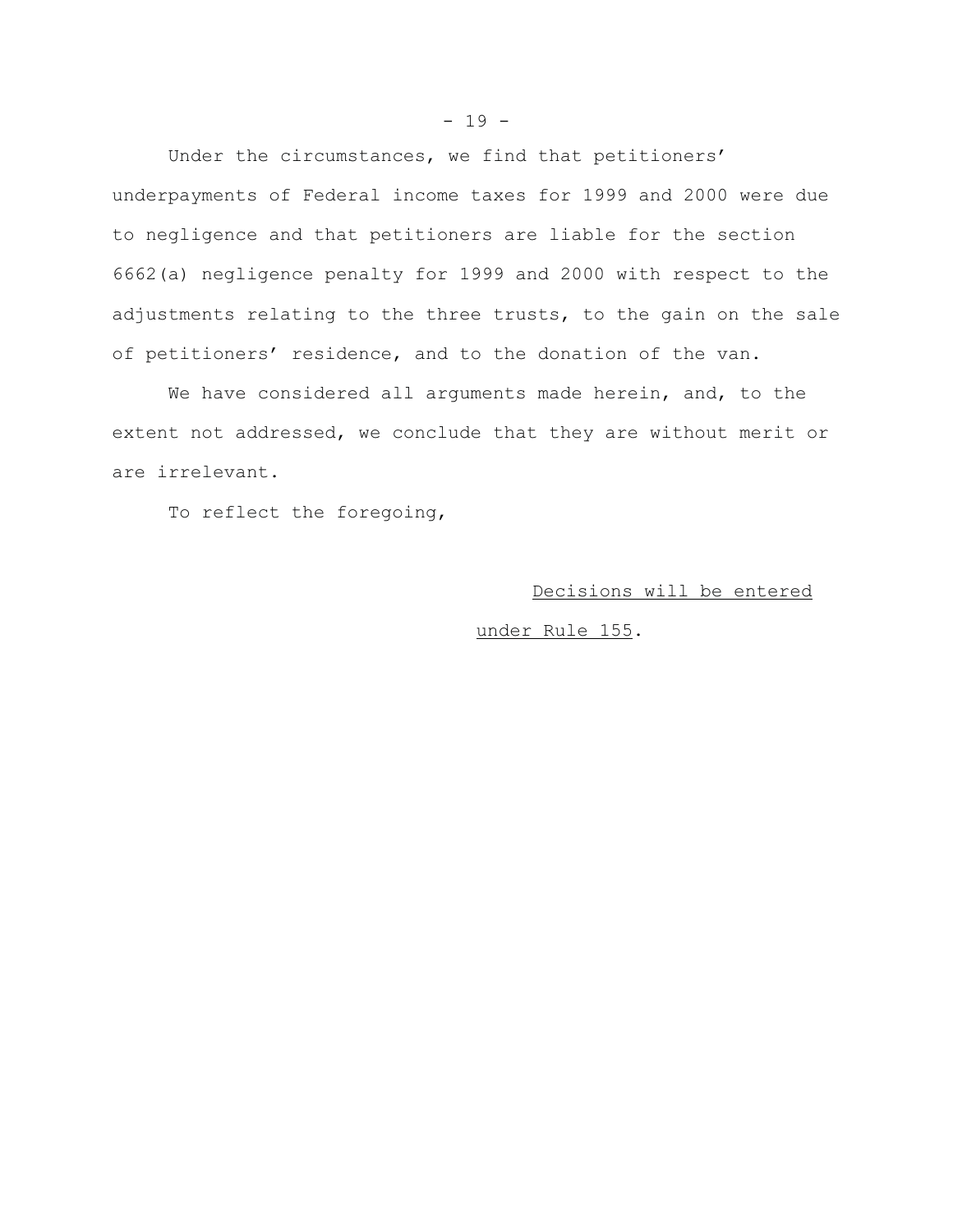## $- 20 -$

## Appendix A

Improvements and costs reflected on building permits obtained by petitioners:

| Category of Improvement | Date     | Permit No. | Description   | Cost     |
|-------------------------|----------|------------|---------------|----------|
| Residence               | 09/12/72 | 74338      | Improvements  | \$28,000 |
| Swimming pool           | 05/07/73 | 76866      | Swimming pool | 3,500    |
| Second story addition   | 11/14/78 | 14021      | Second story  | 16,665   |
| Interior remodeling     | 05/01/00 | P0057485   | Plumbing      | Unknown  |
|                         |          | Total      |               | \$48,165 |

### Appendix B

Improvements and costs reflected in contemporaneous records maintained by petitioners relating to improvements made to the residence:

| Category of Improvement                                                                                                             | Cost                                                 |             |
|-------------------------------------------------------------------------------------------------------------------------------------|------------------------------------------------------|-------------|
| Swimming pool<br>Pool<br>Cement.<br>Wrought iron fence                                                                              | \$15,370.00<br>14,200.00<br>1,620.10                 | \$31,190.10 |
| Interior remodeling<br>Plumbing<br>Wallpaper and paint<br>Curtains and curtain rods<br>Garage storage<br>Miscellaneous improvements | \$<br>136.81<br>133.86<br>301.16<br>241.82<br>136.26 | 949.91      |
| Exterior<br>Landscaping<br>Cabana, shed, and lighting<br>Outside fence                                                              | \$2,791.48<br>435.21<br>47.45                        | 3,274.14    |
| Total                                                                                                                               |                                                      | \$35,414.15 |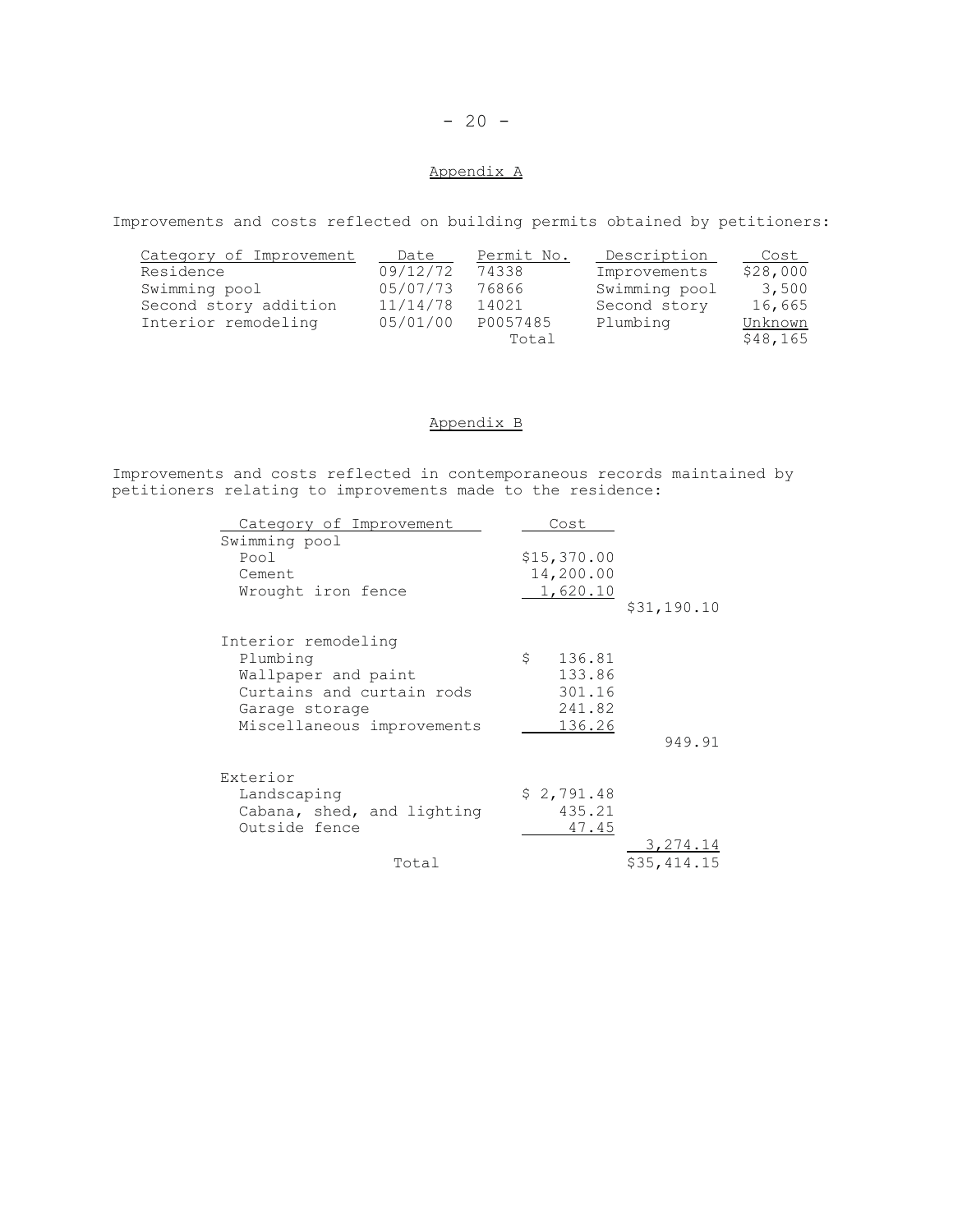# - 21 -

# Appendix C

Improvements and costs testified to at trial without supporting documentation:

| Category of Improvement                                | Cost        |             |
|--------------------------------------------------------|-------------|-------------|
| Installed alarm system                                 | 1,864       |             |
|                                                        |             | \$<br>1,864 |
| Swimming pool                                          |             |             |
| Swimming pool and spa                                  | \$15,370    |             |
| Cement deck                                            | 14,200      |             |
| Wrought iron fence                                     | 1,200       |             |
| Replaced wrought iron fence                            | 2,000       |             |
| Solar panels                                           | 2,745       |             |
| Replaced solar panels                                  | 3,000       |             |
|                                                        |             | 38,515      |
| Second story addition                                  |             |             |
| Added second story, stairs, plumbing                   | \$60,000    |             |
|                                                        |             | 60,000      |
| Interior remodeling                                    |             |             |
| Re-carpeted (three times)                              | \$15,000    |             |
| Master bedroom, bathrooms, kitchen remodel             | 87,000      |             |
| Plumbing repairs                                       | 2,000       |             |
| Soft water system                                      | 750         |             |
| Re-tiled master bathroom shower                        | 5,000       |             |
| Replaced water heater (two times), etc.                | 2,000       |             |
| Chair molding, hallways                                | 750         |             |
| Crown molding, living and dining rooms                 | 2,000       |             |
|                                                        |             | 114,500     |
| Exterior                                               |             |             |
| Plants, flower beds                                    | 6,000<br>\$ |             |
| Replaced gutters                                       | 1,200       |             |
| Storage shed, roof                                     | 3,900       |             |
| Second storage shed                                    | 800         |             |
| Replaced sidewalk                                      | 1,000       |             |
| Replaced garage door                                   | 700         |             |
| Backyard electrical lighting                           | 300         |             |
| Added door from garage to yard<br>Side yard electrical | 500<br>500  |             |
| Garage exterior lighting                               | 450         |             |
| Replaced roof                                          | 22,500      |             |
| Shutters                                               | 3,341       |             |
| Replaced redwood fence (two times)                     | 2,000       |             |
|                                                        |             |             |
| Total                                                  |             | \$258,070   |